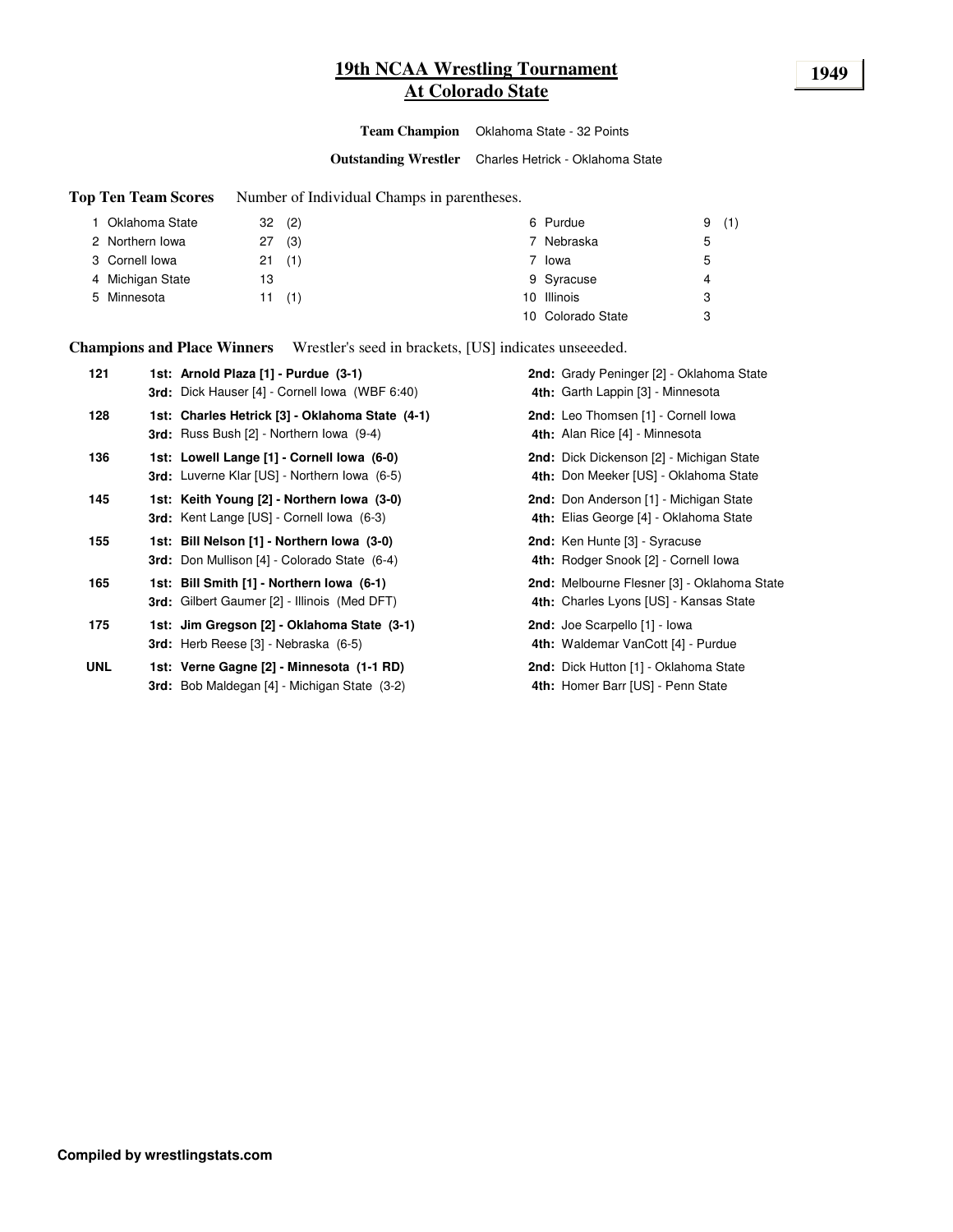# **3/25/1949 to 3/26/1949 at Colorado State 1949 NCAA Wrestling Championship Page <sup>1</sup> of <sup>16</sup>**

| Arnold Plaza, Purdue [1]           |                     |                          |                          |
|------------------------------------|---------------------|--------------------------|--------------------------|
|                                    | Arnold Plaza 13-11  |                          | 121 Weight Class         |
| Ben Knaub, Northern Colorado       |                     |                          |                          |
|                                    |                     | Arnold Plaza 8-4         |                          |
| Richard Pickard, Illinois          |                     |                          |                          |
|                                    | Richard Pickard 8-4 |                          |                          |
| James Fogarty, Syracuse            |                     |                          |                          |
|                                    |                     |                          | Arnold Plaza 4-3         |
| Dick Hauser, Cornell Iowa [4]      |                     |                          |                          |
|                                    | Dick Hauser 7-1     |                          |                          |
| Harlan Swanson, Colorado State     |                     |                          |                          |
|                                    |                     | Dick Hauser 6-0          |                          |
| Hisashi Watanabe, Washington State |                     |                          |                          |
|                                    | Hisashi Watanabe    |                          |                          |
| Bye                                |                     |                          |                          |
|                                    |                     |                          | Arnold Plaza 3-1         |
| Grady Peninger, Oklahoma State [2] |                     |                          |                          |
|                                    | Grady Peninger 6-1  |                          |                          |
| Bob Yambor, Nebraska               |                     |                          |                          |
|                                    |                     | Grady Peninger Fall 6:22 |                          |
| Sam Hirawasa, Wyoming              |                     |                          |                          |
|                                    | Sam Hirawasa        |                          |                          |
| Bye                                |                     |                          |                          |
|                                    |                     |                          | Grady Peninger Fall 6:07 |
| Garth Lappin, Minnesota [3]        |                     |                          |                          |
| Robert Flynn, San Diego State      | Garth Lappin 14-2   |                          |                          |
|                                    |                     |                          |                          |
|                                    |                     | Garth Lappin 4-4 RD      |                          |
| John Harrison, Northern Iowa       |                     |                          |                          |
|                                    | John Harrison       |                          |                          |
| Bye                                |                     |                          |                          |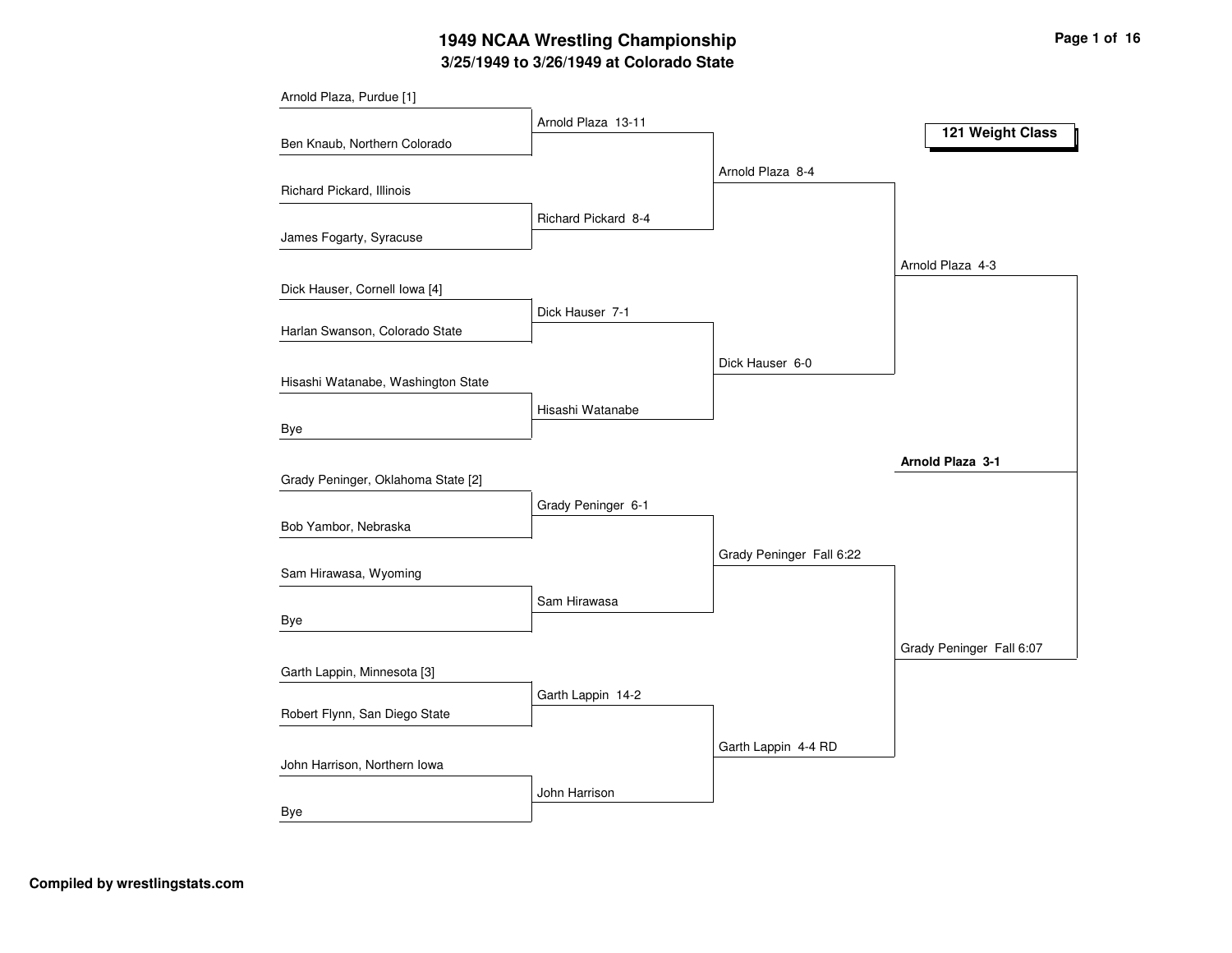#### **3/25/1949 to 3/26/1949 at Colorado State 1949 NCAA Wrestling Championship Page <sup>2</sup> of <sup>16</sup>**

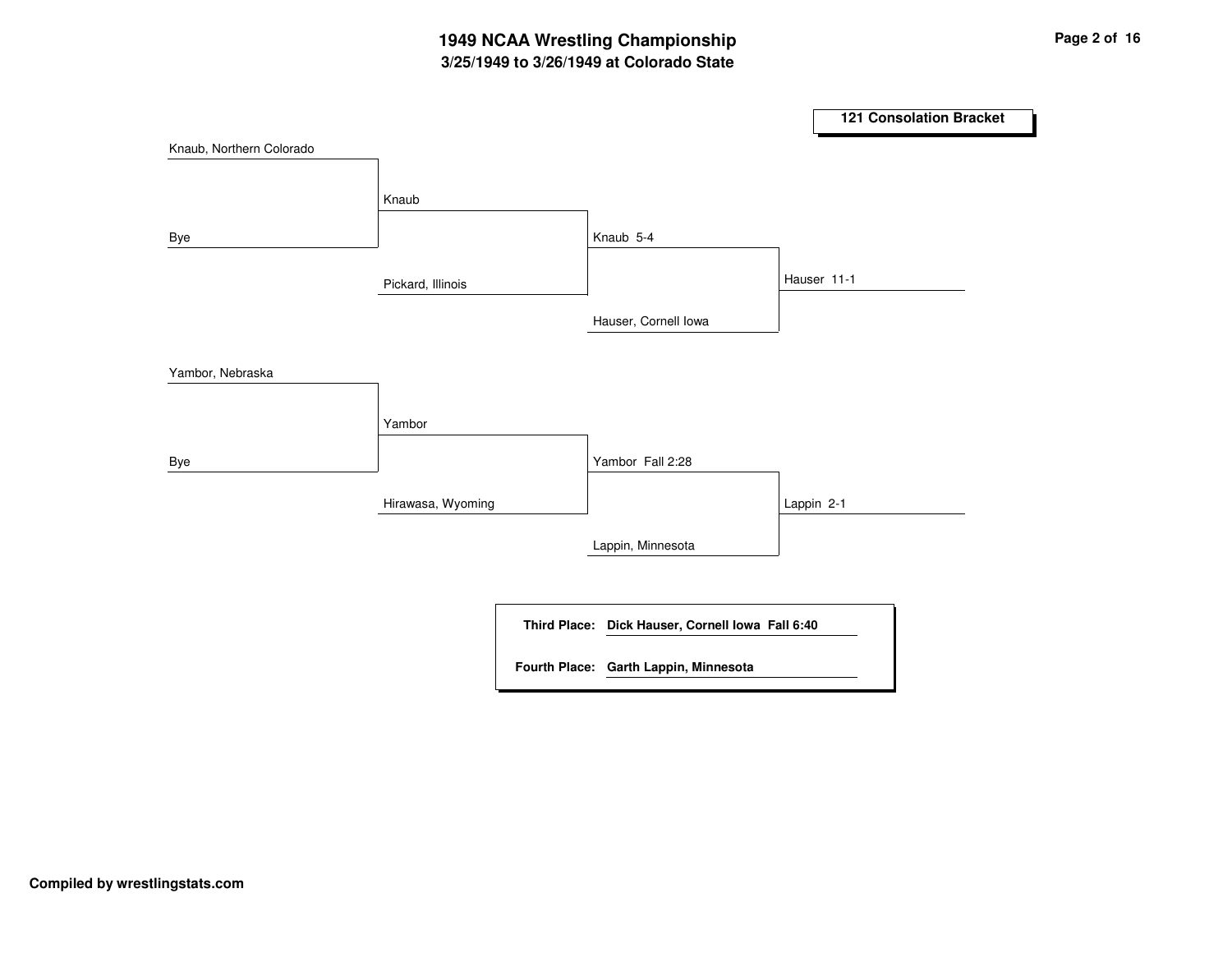# **3/25/1949 to 3/26/1949 at Colorado State 1949 NCAA Wrestling Championship Page <sup>3</sup> of <sup>16</sup>**

| Leo Thomsen, Cornell Iowa [1]       |                     |                           |                            |
|-------------------------------------|---------------------|---------------------------|----------------------------|
|                                     | Leo Thomsen 8-0     |                           | 128 Weight Class           |
| Mickey Sparano, Nebraska            |                     |                           |                            |
|                                     |                     | Leo Thomsen 7-2           |                            |
| Ivan Gilbaugh, Northern Colorado    |                     |                           |                            |
|                                     | Joe Patacsil 8-1    |                           |                            |
| Joe Patacsil, Purdue                |                     |                           |                            |
|                                     |                     |                           | Leo Thomsen 5-1            |
| Alan Rice, Minnesota [4]            |                     |                           |                            |
| George Kelly, Wyoming               | Alan Rice Fall 0:38 |                           |                            |
|                                     |                     |                           |                            |
| Dale Nelson, Illinois               |                     | Alan Rice Fall 1:37       |                            |
|                                     |                     |                           |                            |
| Bye                                 | Dale Nelson         |                           |                            |
|                                     |                     |                           |                            |
| Charles Hetrick, Oklahoma State [3] |                     |                           | <b>Charles Hetrick 4-1</b> |
|                                     | Charles Hetrick 6-2 |                           |                            |
| L.S. Perry, Virginia Military       |                     |                           |                            |
|                                     |                     | Charles Hetrick Fall 5:40 |                            |
| James Karbatsch, Colorado           |                     |                           |                            |
|                                     | James Karbatsch     |                           |                            |
| Bye                                 |                     |                           |                            |
|                                     |                     |                           | Charles Hetrick 4-2        |
| Russ Bush, Northern Iowa [2]        |                     |                           |                            |
|                                     | Russ Bush Fall 4:27 |                           |                            |
| Robert Brabender, Indiana           |                     |                           |                            |
|                                     |                     | Russ Bush Fall 5:36       |                            |
| Willard Walker, Colorado State      |                     |                           |                            |
|                                     | Willard Walker      |                           |                            |
| Bye                                 |                     |                           |                            |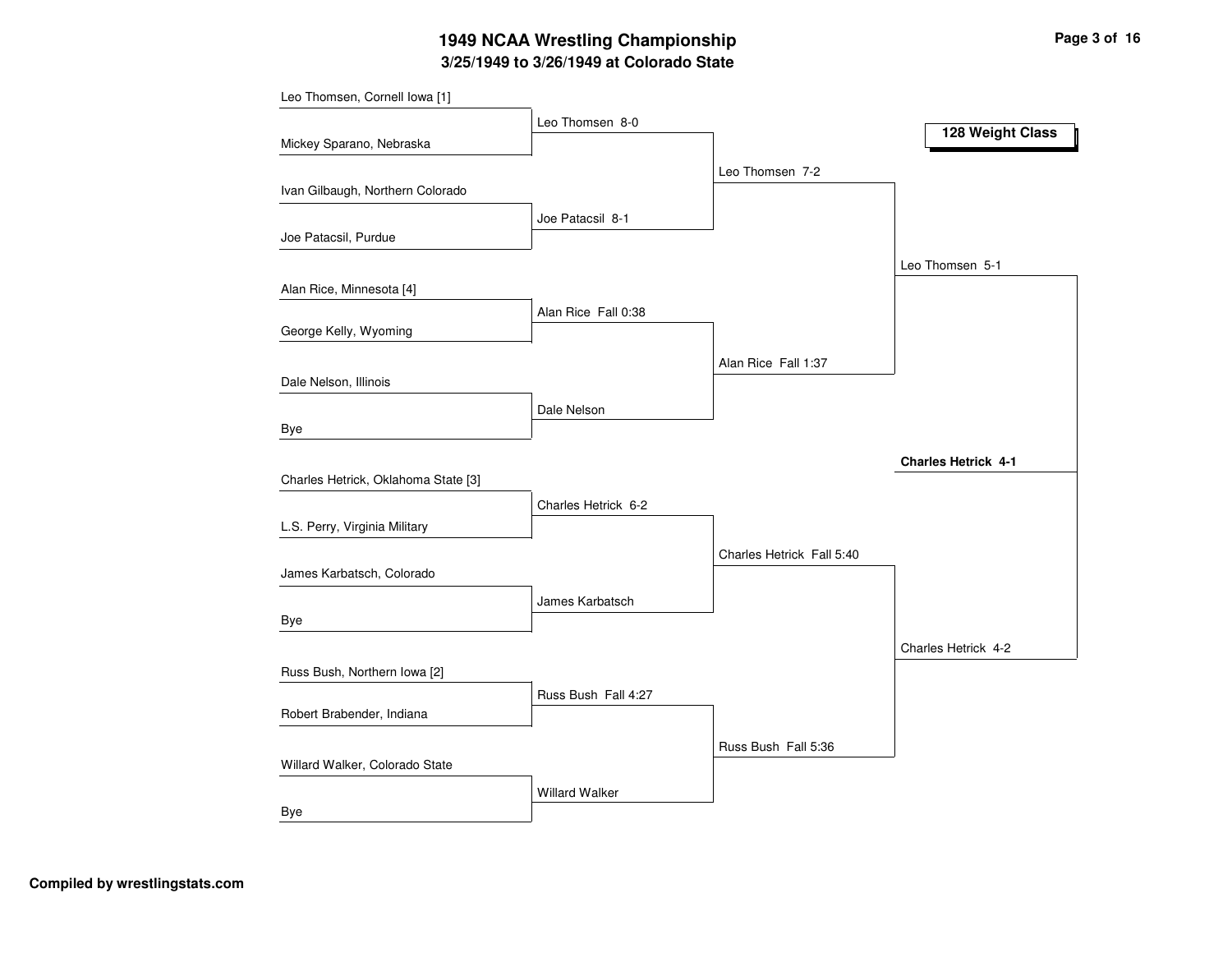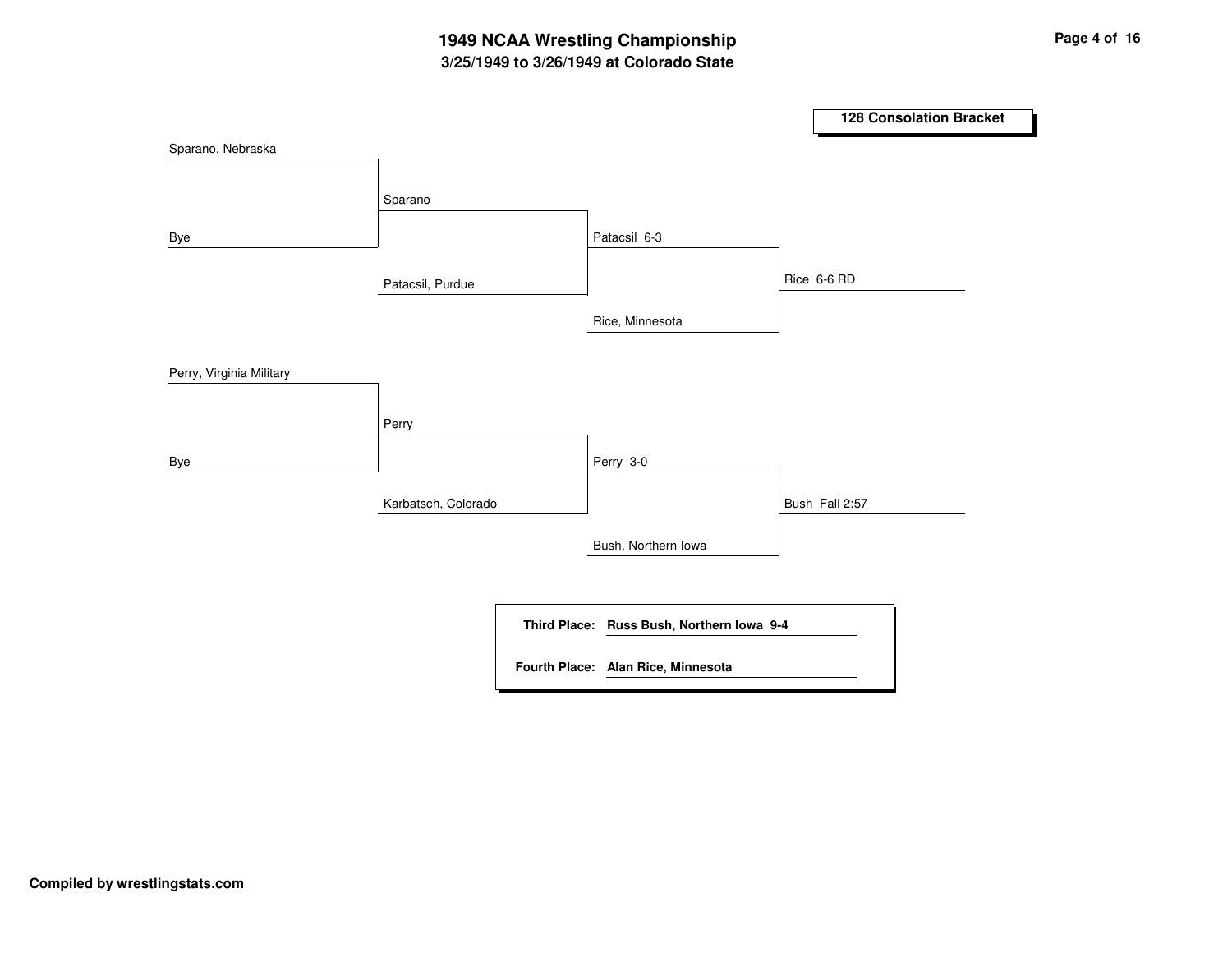# **3/25/1949 to 3/26/1949 at Colorado State 1949 NCAA Wrestling Championship Page <sup>5</sup> of <sup>16</sup>**

| Lowell Lange, Cornell Iowa [1]     |                         |                    |                        |
|------------------------------------|-------------------------|--------------------|------------------------|
|                                    | Lowell Lange Fall 5:24  |                    | 136 Weight Class       |
| Archie Vernon, Kansas State        |                         |                    |                        |
|                                    |                         | Lowell Lange 6-0   |                        |
| Joe Arnold, Northern Colorado      |                         |                    |                        |
|                                    | Joe Arnold              |                    |                        |
| Bye                                |                         |                    |                        |
|                                    |                         |                    | Lowell Lange Fall 7:20 |
| Don Meeker, Oklahoma State [4]     |                         |                    |                        |
| Clark Allen, Wyoming               | Don Meeker 8-0          |                    |                        |
|                                    |                         |                    |                        |
| Harold Hanson, San Diego State     |                         | Don Meeker 7-3     |                        |
|                                    | Harold Hanson           |                    |                        |
| Bye                                |                         |                    |                        |
|                                    |                         |                    |                        |
| Dick Dickenson, Michigan State [2] |                         |                    | Lowell Lange 6-0       |
|                                    | Dick Dickenson 6-2      |                    |                        |
| Ben Coleman, Denver                |                         |                    |                        |
|                                    |                         | Dick Dickenson 5-1 |                        |
| Luverne Klar, Northern Iowa        |                         |                    |                        |
|                                    | Luverne Klar            |                    |                        |
| Bye                                |                         |                    |                        |
|                                    |                         |                    | Dick Dickenson 6-4     |
| Simon Prizant, Indiana [3]         |                         |                    |                        |
|                                    | Simon Prizant Fall 4:01 |                    |                        |
| Eugene Daise, Colorado State       |                         |                    |                        |
|                                    |                         | Simon Prizant 9-6  |                        |
| Robert Strange, Illinois           |                         |                    |                        |
|                                    | Robert Strange          |                    |                        |
| Bye                                |                         |                    |                        |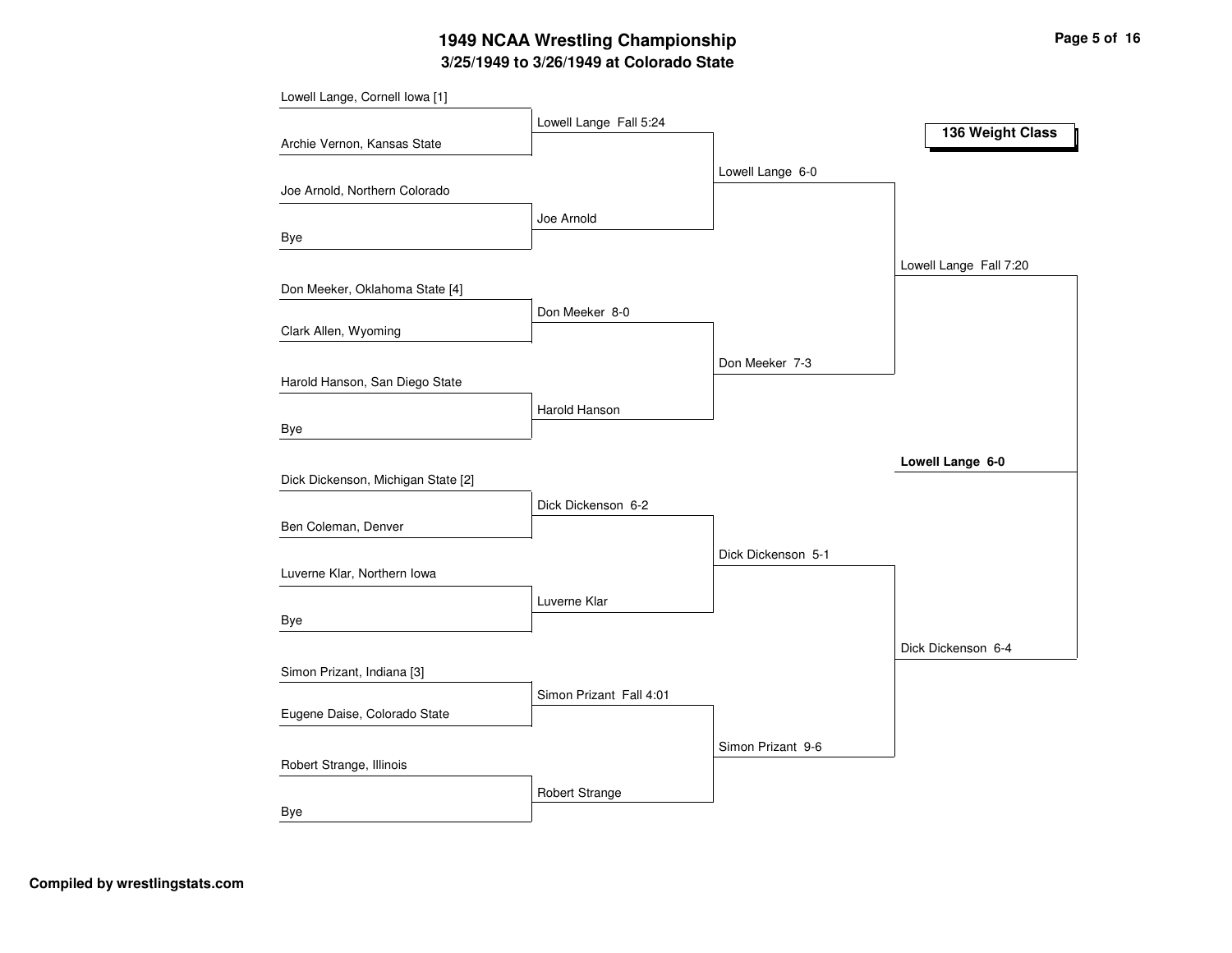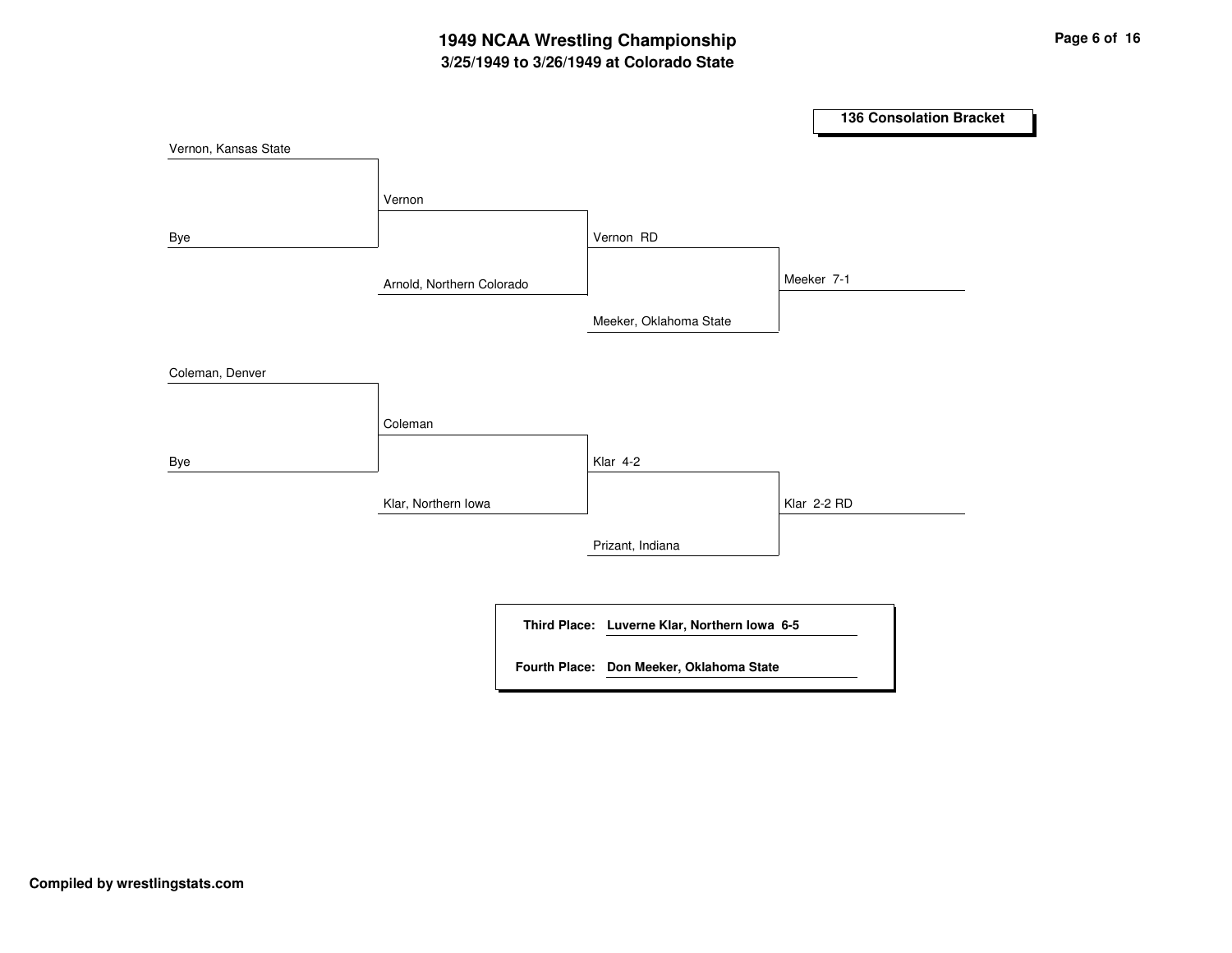# **3/25/1949 to 3/26/1949 at Colorado State 1949 NCAA Wrestling Championship Page <sup>7</sup> of <sup>16</sup>**

|                                  | Don Anderson 6-1      |                       |                  |
|----------------------------------|-----------------------|-----------------------|------------------|
| Andy Puchany, Indiana            |                       |                       | 145 Weight Class |
|                                  |                       | Don Anderson 7-1      |                  |
| Dick Ditsworth, Iowa State       |                       |                       |                  |
|                                  | Dick Ditsworth 4-0    |                       |                  |
| Darrell Hafling, Colorado        |                       |                       |                  |
|                                  |                       |                       | Don Anderson 4-3 |
| Elias George, Oklahoma State [4] |                       |                       |                  |
| Sal DeBiasi, San Diego State     | Elias George 6-0      |                       |                  |
|                                  |                       |                       |                  |
|                                  |                       | Elias George 5-3      |                  |
| Joe Garcia, Illinois             |                       |                       |                  |
| Ken Schmoker, Northern Colorado  | Joe Garcia 4-3        |                       |                  |
|                                  |                       |                       |                  |
|                                  |                       |                       | Keith Young 3-0  |
| Keith Young, Northern Iowa [2]   |                       |                       |                  |
| Jay McGrew, Colorado State       | Keith Young 5-1       |                       |                  |
|                                  |                       |                       |                  |
| Kent Lange, Cornell Iowa         |                       | Keith Young 7-5       |                  |
|                                  |                       |                       |                  |
| Wendell Harris, Wheaton          | Kent Lange Fall 4:25  |                       |                  |
|                                  |                       |                       | Keith Young 5-3  |
| Bart Downes, Navy [3]            |                       |                       |                  |
|                                  | Bart Downes Fall 8:22 |                       |                  |
| Ed Closs, Washington State       |                       |                       |                  |
|                                  |                       | Bart Downes Fall 4:09 |                  |
| Larry Higby, Wyoming             |                       |                       |                  |
|                                  | Mervin Jensen 7-0     |                       |                  |
| Mervin Jensen, Minnesota         |                       |                       |                  |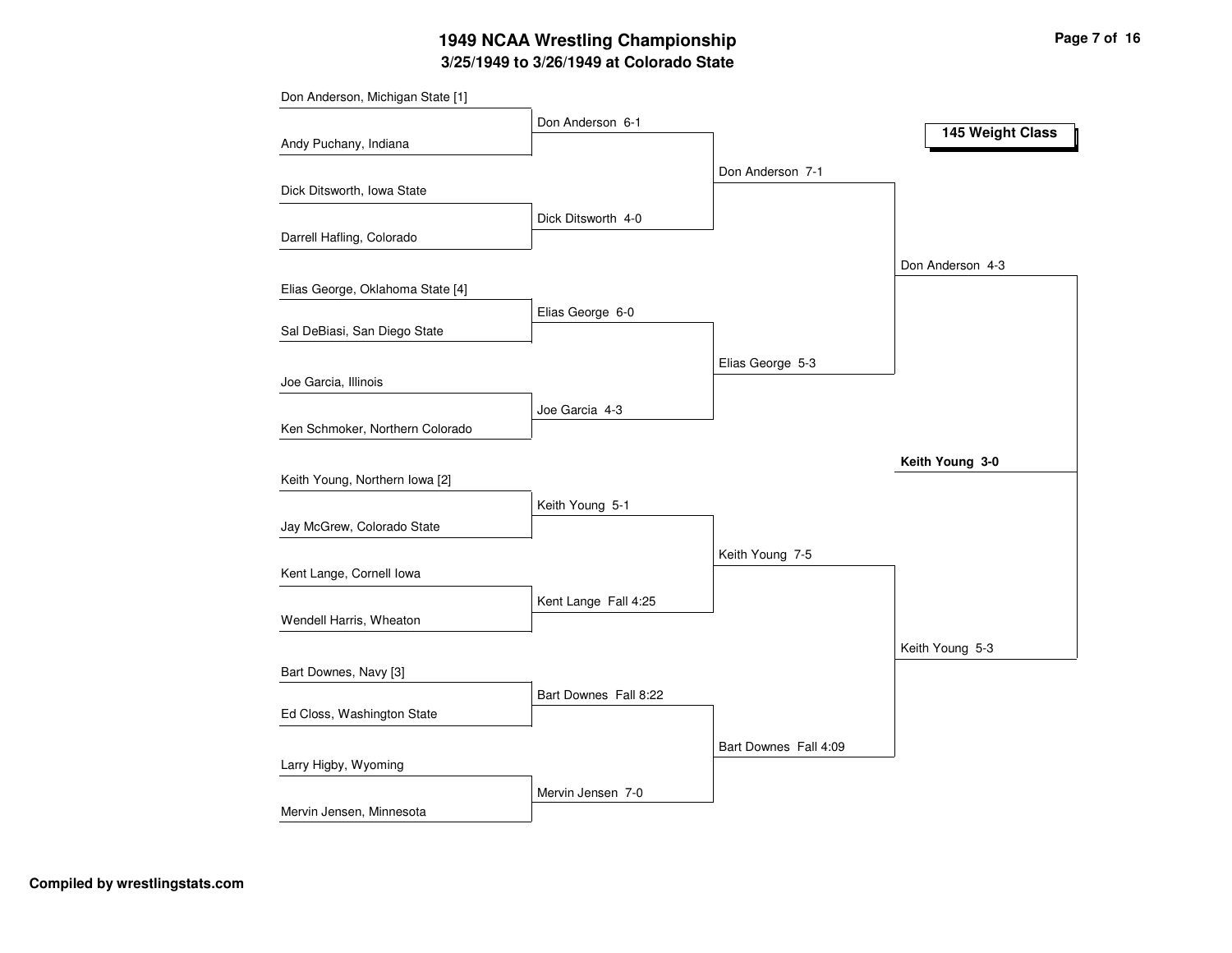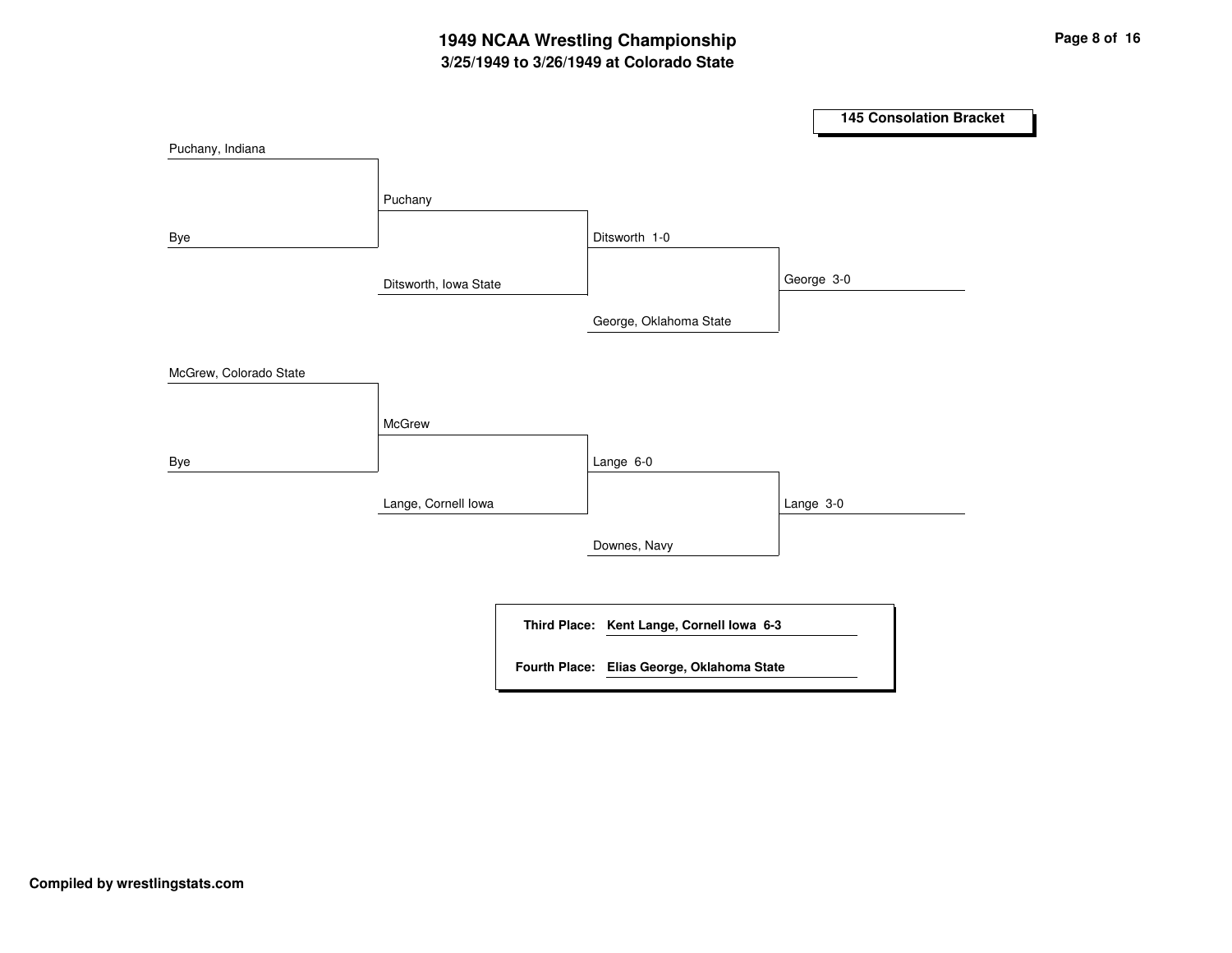#### **3/2 5/19 4 9 to 3/2 6/19 4 9 at C olora d o State 19 4 9 N C A A Wre stlin g C h a m pio n s hip**

| Bill Nelson, Northern Iowa [1]        |                        |                        |                        |                        |
|---------------------------------------|------------------------|------------------------|------------------------|------------------------|
| William Cowling, San Diego State      | Bill Nelson Fall 5:47  |                        |                        |                        |
| Dale Federer, Wyoming                 | Dale Federer           | Bill Nelson Fall 4:28  |                        | 155 Weight Class       |
| Bye                                   |                        |                        |                        |                        |
| Al Mott, Colorado                     |                        |                        | Bill Nelson 8-3        |                        |
| Bye                                   | Al Mott                |                        |                        |                        |
| Peter Wilson, Wheaton                 |                        | Peter Wilson 6-1       |                        |                        |
| Bye                                   | Peter Wilson           |                        |                        |                        |
| Don Mullison, Colorado State [4]      |                        |                        |                        | Bill Nelson 3-0        |
| Bye                                   | Don Mullison           |                        |                        |                        |
| Bob Dwyer, Illinois                   |                        | Don Mullison Fall 4:00 |                        |                        |
| Bye                                   | <b>Bob Dwyer</b>       |                        |                        |                        |
| Jim Dowe, Cal Poly-SLO                |                        |                        | Don Mullison 8-1       |                        |
| Bye                                   | Jim Dowe               |                        |                        |                        |
| James LaRock, Ithaca                  |                        | James LaRock Fall 2:13 |                        |                        |
| Bye                                   | James LaRock           |                        |                        |                        |
| Ken Hunte, Syracuse [3]               |                        |                        |                        | <b>Bill Nelson 3-0</b> |
|                                       | Ken Hunte              |                        |                        |                        |
| Bye<br>Hugh Evans, Colorado Mines     |                        | Ken Hunte 9-1          |                        |                        |
| Bye                                   | Hugh Evans             |                        |                        |                        |
| Charles Mancuso, Nebraska-Omaha       |                        |                        | Ken Hunte 4-0          |                        |
| Bye                                   | <b>Charles Mancuso</b> |                        |                        |                        |
| Pat Sullivan, Michigan State          |                        | Pat Sullivan Fall 4:01 |                        |                        |
|                                       | Pat Sullivan           |                        |                        |                        |
| Bye<br>Rodger Snook, Cornell Iowa [2] |                        |                        |                        | Ken Hunte 8-1          |
|                                       | Rodger Snook           |                        |                        |                        |
| Bye<br>Glenn McCarty, Utah State      |                        | Rodger Snook Fall 4:42 |                        |                        |
|                                       | Glenn McCarty          |                        |                        |                        |
| Bye<br>Leon Tedder, Oklahoma State    |                        |                        | Rodger Snook Fall 8:18 |                        |
|                                       | Leon Tedder Fall 7:40  |                        |                        |                        |
| Jack Labonde, Northern Colorado       |                        | Phil Smith 10-6        |                        |                        |
| Phil Smith, Auburn                    | <b>Phil Smith</b>      |                        |                        |                        |
| Bye                                   |                        |                        |                        |                        |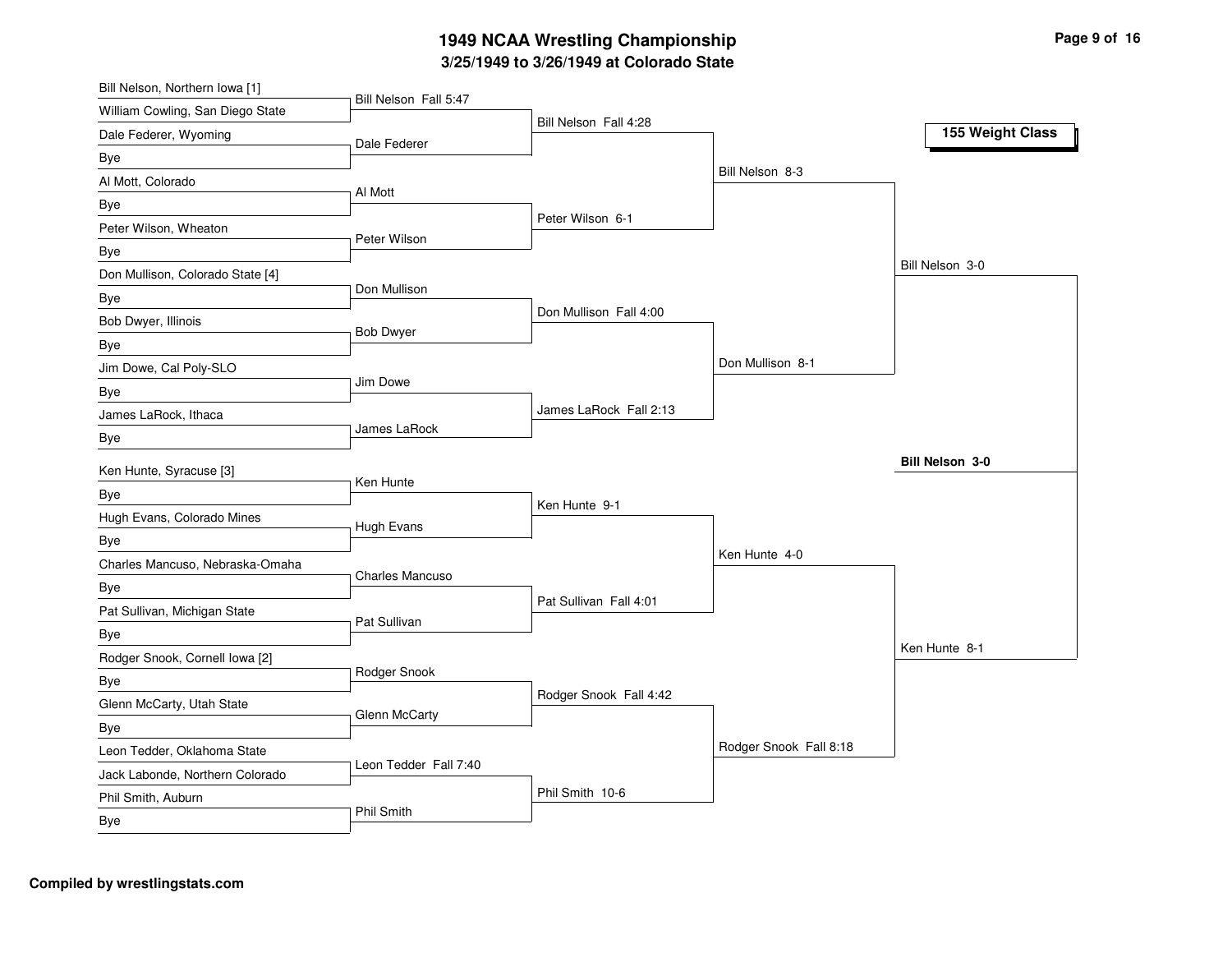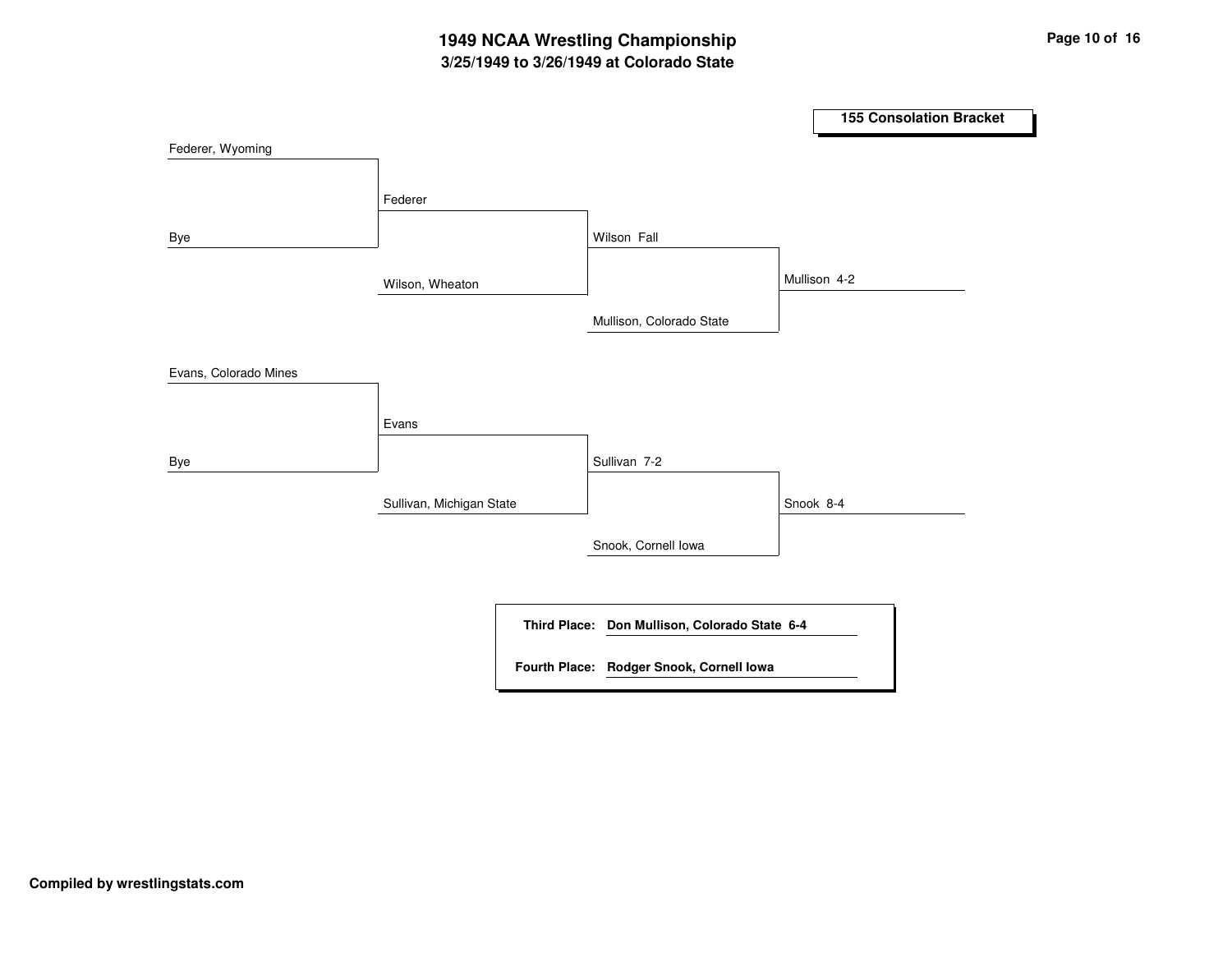### **3/25/1949 to 3/26/1949 at Colorado State 1949 NCAA Wrestling Championship Page <sup>11</sup> of <sup>16</sup>**

| Bill Smith, Northern Iowa [1]         |                       |                        |                       |
|---------------------------------------|-----------------------|------------------------|-----------------------|
|                                       | Bill Smith 8-0        |                        | 165 Weight Class      |
| Richard Arnold, Colorado Mines        |                       |                        |                       |
|                                       |                       | Bill Smith 6-0         |                       |
| Mel Spence, Northern Colorado         |                       |                        |                       |
|                                       | Mel Spence            |                        |                       |
| Bye                                   |                       |                        |                       |
|                                       |                       |                        | Bill Smith 10-1       |
| Charles Lyons, Kansas State           |                       |                        |                       |
|                                       | Charles Lyons 3-0     |                        |                       |
| Carl Cox, Colorado State              |                       |                        |                       |
|                                       |                       | Charles Lyons 4-3      |                       |
| Al Partin, Cornell Iowa               |                       |                        |                       |
|                                       | Al Partin 8-6         |                        |                       |
| Pascal Perri, Syracuse [4]            |                       |                        |                       |
|                                       |                       |                        | Bill Smith 6-1        |
| Melbourne Flesner, Oklahoma State [3] |                       |                        |                       |
|                                       | Melbourne Flesner 8-2 |                        |                       |
| William Arnold, Colorado              |                       |                        |                       |
|                                       |                       | Melbourne Flesner 15-1 |                       |
| Bob Mason, Wyoming                    |                       |                        |                       |
|                                       | <b>Bob Mason</b>      |                        |                       |
| Bye                                   |                       |                        |                       |
|                                       |                       |                        | Melbourne Flesner 6-0 |
| Gilbert Gaumer, Illinois [2]          |                       |                        |                       |
|                                       | Gilbert Gaumer 10-5   |                        |                       |
| Rigo Rodriquez, San Diego State       |                       |                        |                       |
|                                       |                       | Gilbert Gaumer 4-2     |                       |
| Don Thomas, Iowa State                |                       |                        |                       |
|                                       | Don Thomas Fall 1:30  |                        |                       |
| Harry McCarty, Utah State             |                       |                        |                       |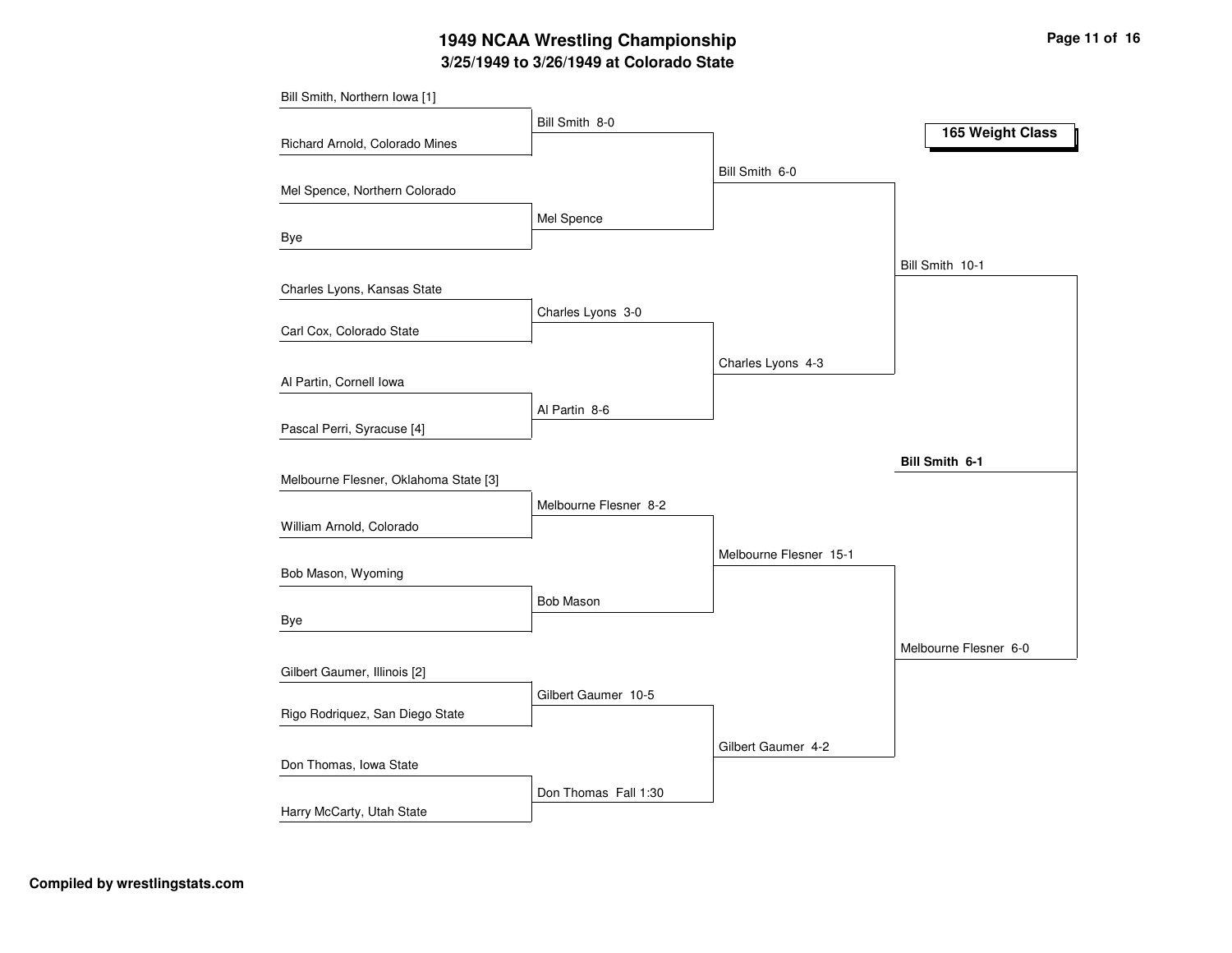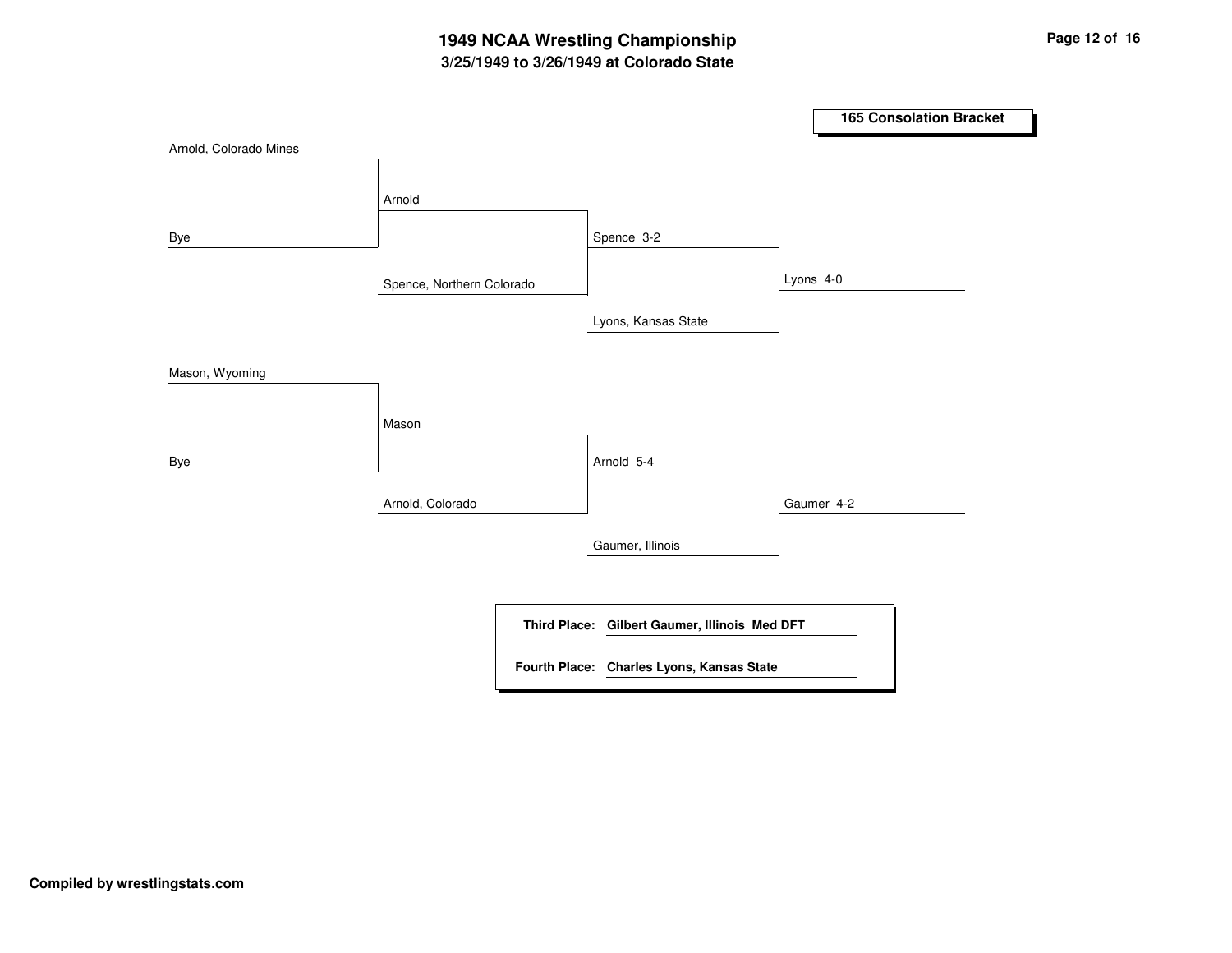## **3/2 5/19 4 9 to 3/2 6/19 4 9 at C olora d o State 19 4 9 N C A A Wre stlin g C h a m pio n s hip**

| Joe Scarpello, Iowa [1]              |                          |                            |                            |                   |
|--------------------------------------|--------------------------|----------------------------|----------------------------|-------------------|
| Joe Manchak, Wyoming                 | Joe Scarpello Fall 6:49  | Joe Scarpello 10-3         |                            |                   |
| Herman Shilleriff, Northern Colorado | <b>Herman Shilleriff</b> |                            |                            | 175 Weight Class  |
| Bye                                  |                          |                            |                            |                   |
| Bob Siddens, Northern Iowa           | <b>Bob Siddens</b>       |                            | Joe Scarpello 9-3          |                   |
| Bye                                  |                          |                            |                            |                   |
| Marion Tree, Brigham Young           | <b>Marion Tree</b>       | Bob Siddens 6-5            |                            |                   |
| <b>Bye</b>                           |                          |                            |                            |                   |
| Waldemar VanCott, Purdue [4]         |                          |                            |                            | Joe Scarpello 4-3 |
| Bye                                  | <b>Waldemar VanCott</b>  |                            |                            |                   |
| Glenn Anderson, Colorado State       | Glenn Anderson           | Waldemar VanCott Fall 1:23 |                            |                   |
| <b>Bye</b>                           |                          |                            |                            |                   |
| Robert Klune, Denver                 |                          |                            | Waldemar VanCott Fall 2:25 |                   |
| Bye                                  | Robert Klune             |                            |                            |                   |
| Gene Gibbons, Michigan State         |                          | Robert Klune 4-3           |                            |                   |
| Bye                                  | Gene Gibbons             |                            |                            |                   |
| Jim Gregson, Oklahoma State [2]      |                          |                            |                            | Jim Gregson 3-1   |
| Fred Dexter, Cornell Iowa            | Jim Gregson 3-0          |                            |                            |                   |
| William Vohaska, Illinois            |                          | Jim Gregson 9-3            |                            |                   |
| Bye                                  | William Vohaska          |                            |                            |                   |
| G.J. Roush, Amherst                  |                          |                            | Jim Gregson 4-2            |                   |
| <b>Bye</b>                           | G.J. Roush               |                            |                            |                   |
| William Clary, Kansas State          |                          | G.J. Roush 7-2             |                            |                   |
| <b>Bye</b>                           | <b>William Clary</b>     |                            |                            |                   |
| Herb Reese, Nebraska [3]             |                          |                            |                            | Jim Gregson 7-0   |
| <b>Bye</b>                           | <b>Herb Reese</b>        |                            |                            |                   |
| Robert Dierdorff, San Diego State    |                          | Herb Reese 4-0             |                            |                   |
| <b>Bye</b>                           | <b>Robert Dierdorff</b>  |                            |                            |                   |
| Mark Bunge, California-Berkeley      |                          |                            | Herb Reese DFT             |                   |
| Bye                                  | Mark Bunge               |                            |                            |                   |
| Rex Sheppard, Colorado               |                          | Mark Bunge 6-2             |                            |                   |
| Bye                                  | Rex Sheppard             |                            |                            |                   |
|                                      |                          |                            |                            |                   |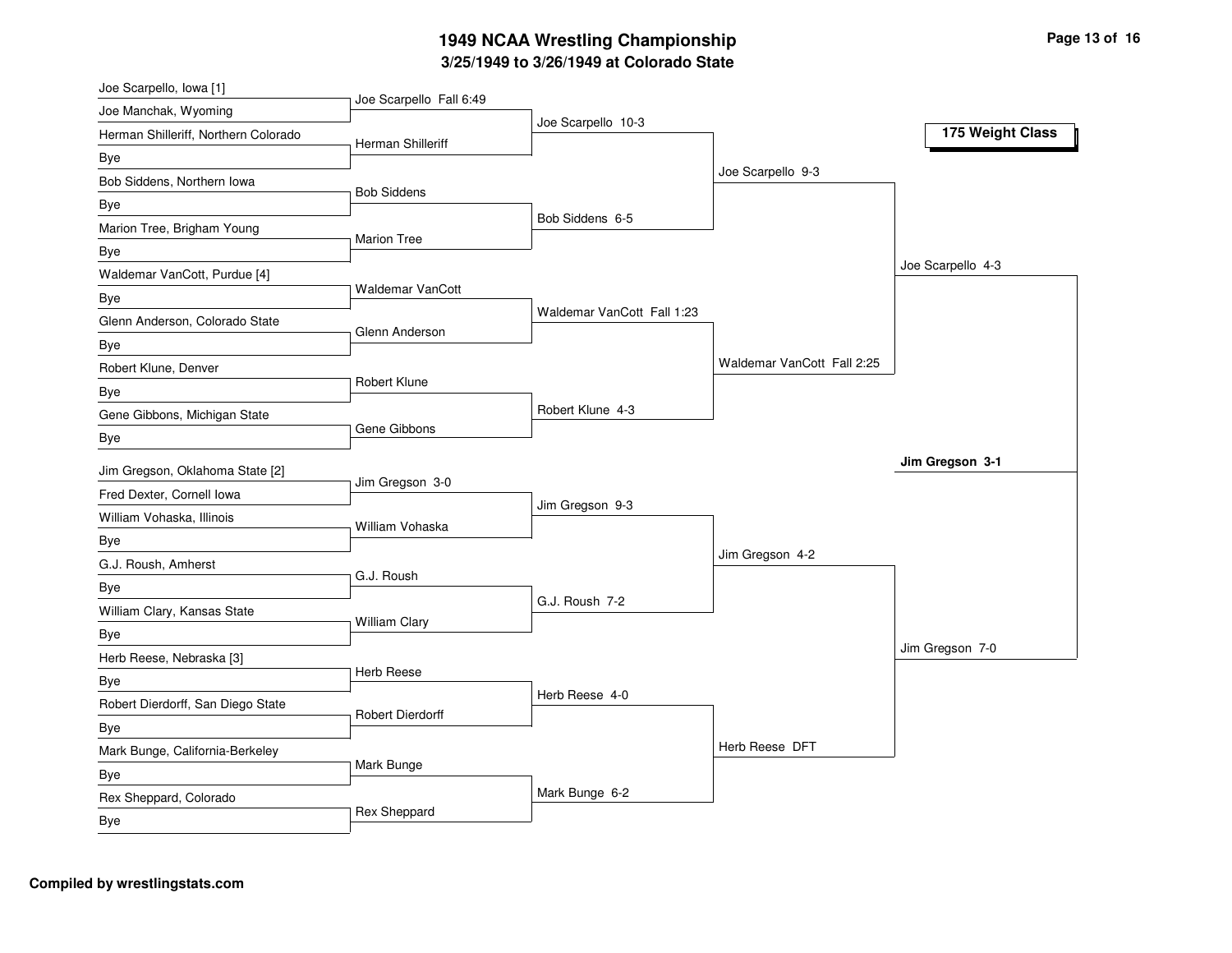#### **3/25/1949 to 3/26/1949 at Colorado State 1949 NCAA Wrestling Championship Page <sup>14</sup> of <sup>16</sup>**

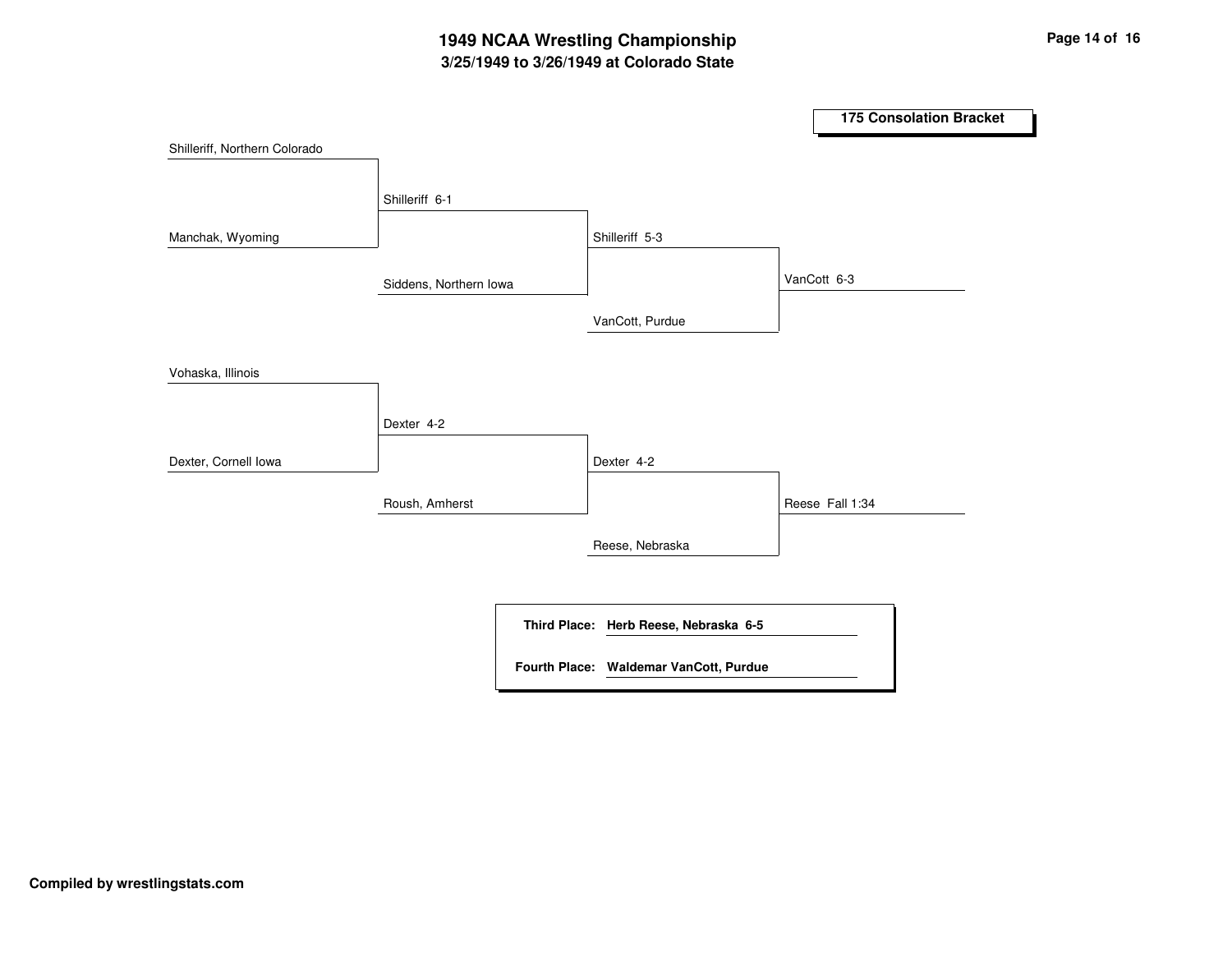# **3/25/1949 to 3/26/1949 at Colorado State 1949 NCAA Wrestling Championship Page <sup>15</sup> of <sup>16</sup>**

| Dick Hutton, Oklahoma State [1]    |                        |                       |                         |
|------------------------------------|------------------------|-----------------------|-------------------------|
|                                    | Dick Hutton Fall 4:45  |                       | <b>UNL Weight Class</b> |
| Moroni Schwab, Utah State          |                        |                       |                         |
|                                    |                        | Dick Hutton Fall 4:35 |                         |
| Clay Matthews, Georgia Tech        |                        |                       |                         |
|                                    | Clay Matthews 6-2      |                       |                         |
| Bill Priest, Northern Colorado     |                        |                       |                         |
|                                    |                        |                       | Dick Hutton 5-3         |
| Bob Maldegan, Michigan State [4]   |                        |                       |                         |
| Charles Nowlen, Wyoming            | Bob Maldegan Fall 5:54 |                       |                         |
|                                    |                        |                       |                         |
| Richard Simmons, Wheaton           |                        | Bob Maldegan 7-2      |                         |
|                                    | <b>Richard Simmons</b> |                       |                         |
| Bye                                |                        |                       |                         |
|                                    |                        |                       | Verne Gagne 1-1 RD      |
| Verne Gagne, Minnesota [2]         |                        |                       |                         |
|                                    | Verne Gagne Fall 6:20  |                       |                         |
| Alvin Dailey, Brigham Young        |                        |                       |                         |
|                                    |                        | Verne Gagne 5-1       |                         |
| Bob Geigel, Iowa                   |                        |                       |                         |
|                                    | Bob Geigel RD          |                       |                         |
| Donald Arnold, San Diego State     |                        |                       |                         |
|                                    |                        |                       | Verne Gagne 4-2         |
| Homer Barr, Penn State             |                        |                       |                         |
| Thurman McGraw, Colorado State [3] | Homer Barr 6-1         |                       |                         |
|                                    |                        |                       |                         |
|                                    |                        | Homer Barr Fall 7:17  |                         |
| Fred Stoeker, Northern Iowa        |                        |                       |                         |
| Bye                                | <b>Fred Stoeker</b>    |                       |                         |
|                                    |                        |                       |                         |